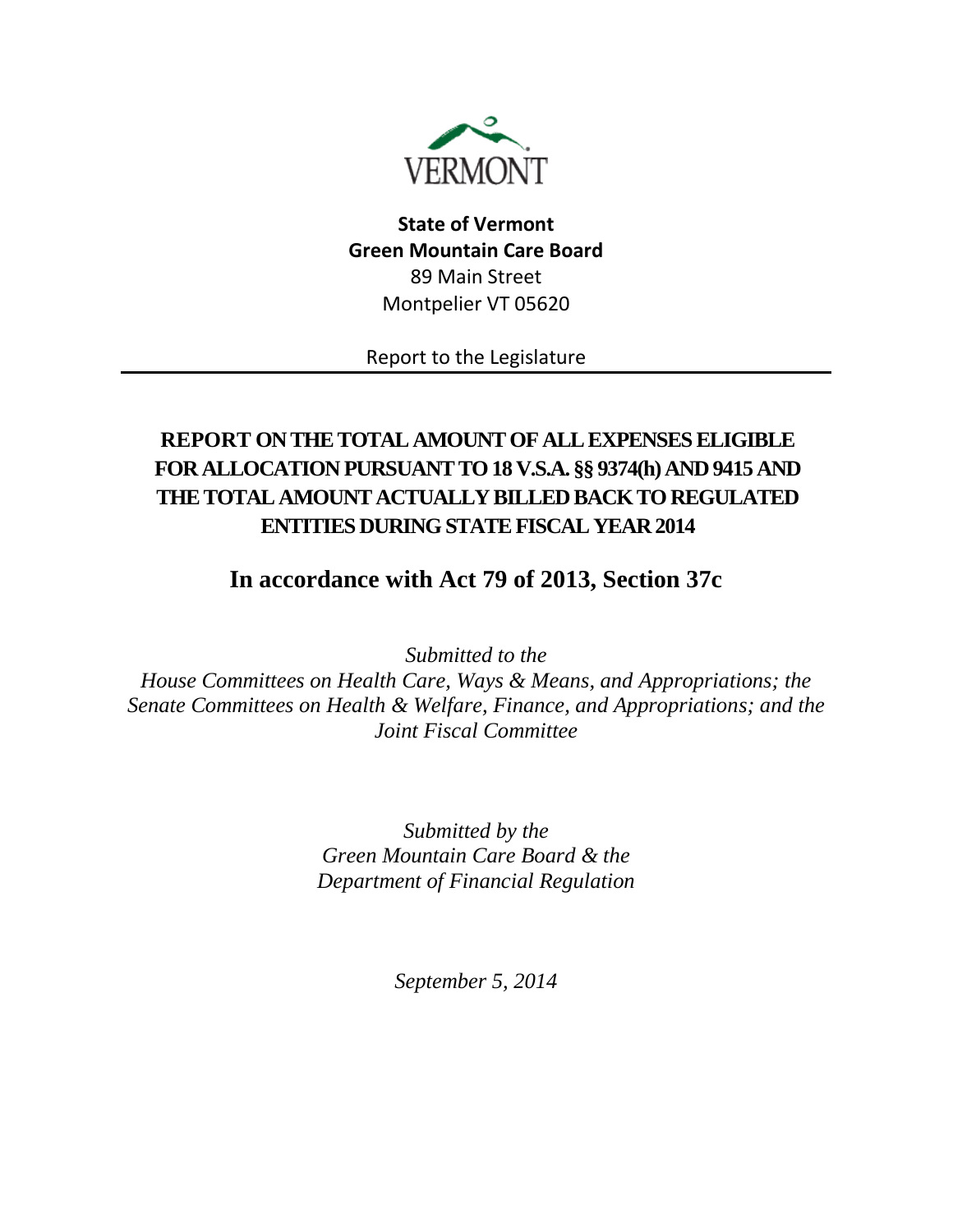#### **Introduction**

Section 37c of Act 79 of 2013 requires that the Green Mountain Care Board (Board) and the Vermont Department of Financial Regulation (Department) submit a report showing "**the total amount of all expenses eligible for allocation pursuant to 18 V.S.A. §§ 9374(h) and 9415 during the preceding state fiscal year and the total amount actually billed back to the regulated entities during the same period."** 2013, No. 79, § 37c(a). This report must be submitted to the House Committee on Health Care, the Senate Committees on Health and Welfare and on Finance, and the House and Senate Committees on Appropriations. *Id.* The Department and the Board must also present this information to the Joint Fiscal Committee at its September meeting. *Id.* § 37c(b).

On August 26, 2014, the Joint Fiscal Committee advised the Board that the billback information required by § 37c(b) was on the non-action portion of the Committee's September 5 meeting agenda and requested that the information be provided by August 29. The Board requested an extension of that deadline, and the Committee agreed to allow the Board to provide (1) a summary of the information required by  $\S 37c(a)$  in time for the September 5 meeting, (2) the report by September 15, and (3) testimony regarding the report at the Committee's November meeting. On August 29, the Board provided a document reflecting a summary of the information required by  $\S 37c(a)$  to the Committee. Appendix A to this report is an updated version of that document. Please note that none of the values in the table have changed since the August 29 submission.

#### **Background**

The General Assembly passed the initial authorizing legislation for this billback in 1996 to support the activities of the Health Care Authority (HCA). When the HCA moved into the Vermont Department of Banking, Insurance, Securities and Health Care Administration (BISCHA), the authority for this billback transferred to BISHCA (now the Department). Act 171 of the Acts of 2012 authorized the Board to bill back to hospitals and insurance carriers costs of certain activities related to health care system oversight. 2012, No. 171 (adj. sess.), § 5. Accordingly, prior to the 2013 legislative session, Vermont law provided that "[e]xpenses incurred to obtain information, analyze expenditures, review hospital budgets, and for any other contracts authorized by" the Department or the Board "shall be borne as follows:"

- 40% by the State;
- 15% by the hospitals;
- 15% by nonprofit hospital and medical service corporations;
- 15% by health insurance companies; and
- 15% by health maintenance organizations.

18 V.S.A. §§ 9374(h)(1) & 9415(a). In other words, for each dollar that the State bills back pursuant to this authority, the regulated entities, as a group, must pay 60 cents, with the State remaining responsible for the other 40.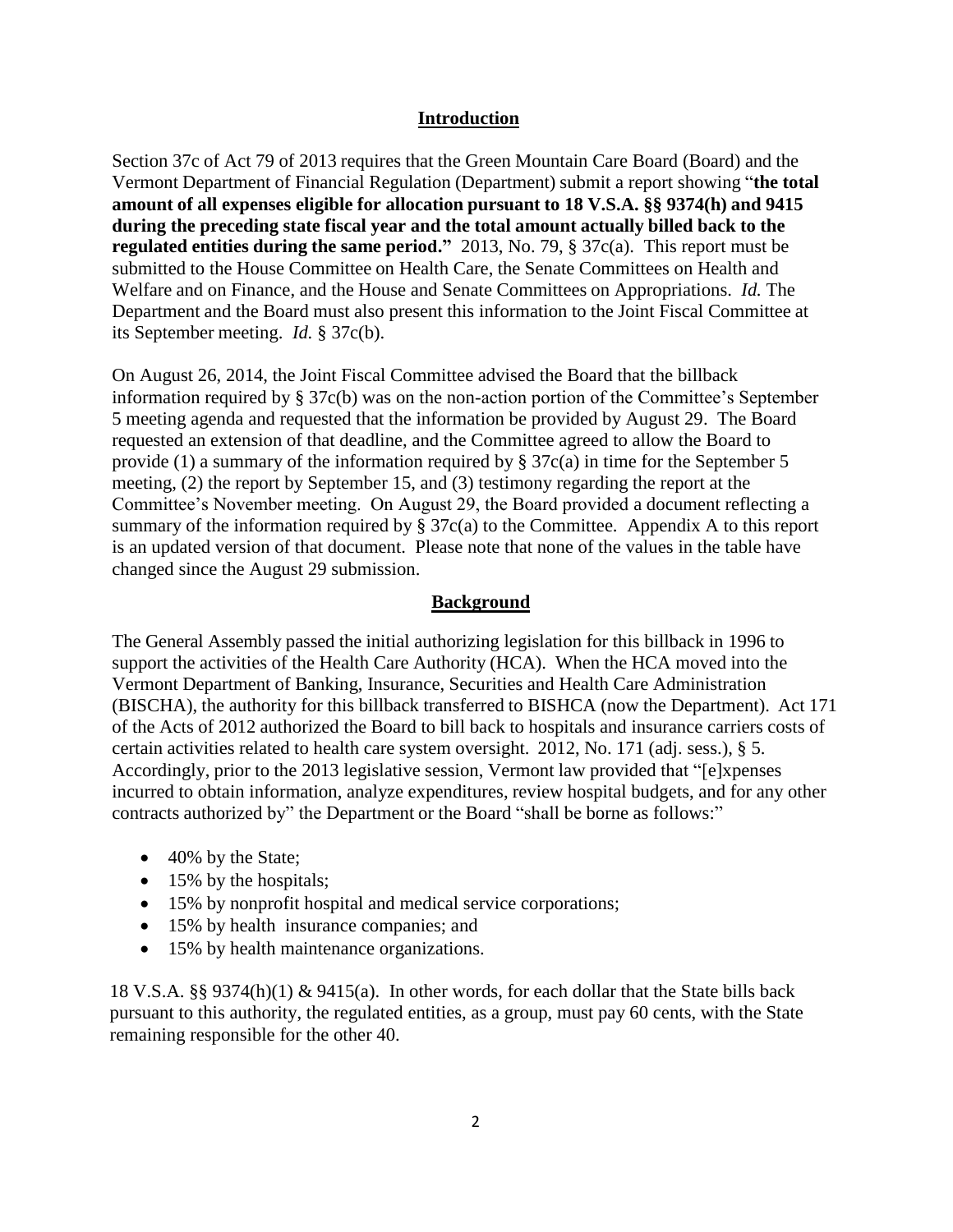In a February 2013 report to the Legislature,  $\frac{1}{2}$  the Board and the Department explained that, since the inception of this billback authority, the State has not billed back the full scope of expenses made eligible by the authorizing legislation. In response, the Legislature required this report, 2013, No. 79, § 37c, and added statutory language that affords the Board and the Department discretion over the scope and the amount of the billback. *Id.* §§ 37a, 37b (amending 18 V.S.A. §§ 9374(h), 9415). As a result, the Board and the Department "may determine the scope of the incurred expenses to be allocated pursuant to the [above] formula . . . if, in the Board's discretion, the expenses to be allocated are in the best interests of the regulated entities and of the State." 18 V.S.A. § 9374(h)(2); *see also* 18 V.S.A. § 9415(b) (same language for the Department).

Finally, Act 79 expanded the scope of the billback to include funding for the office of the Health Care Advocate and for staffing related to the publication of the hospital community reports required by 18 V.S.A. § 9405b. 2013, No. 79, §§ 37d, 50(c).

#### **State Fiscal Year 2014 Bill Back**

In state fiscal year 2014 (FY14), the Board and the Department billed back for approximately \$890,000.<sup>2</sup> The Board billed back for \$845,394, as shown in Appendix A of this report. This amount nearly matches the Board's projected billback amount of \$845,842, which was established in the Board's FY14 budget. Tables 1 and 2 below show how that amount breaks out among the hospitals and insurance companies under 18 V.S.A. §§ 9374(h)(1) and 9415.

| <b>HOSPITAL</b>                        | <b>ASSESSMENT</b> |            |
|----------------------------------------|-------------------|------------|
| <b>Brattleboro</b>                     | \$                | 8,147      |
| Carlos Otis                            | \$                | 950        |
| <b>Central Vermont Medical Center</b>  | \$                | 14,855     |
| Copley                                 | \$                | 7,572      |
| Fletcher Allen Health Care             | \$                | 94,276     |
| <b>Gifford Memorial</b>                | \$                | 6,029      |
| Mt Ascutney                            | \$                | 1,923      |
| Northeastern                           | \$                | 6,409      |
| North Country                          | \$                | 6,647      |
| Northwestern Medical Center            | \$                | 10,611     |
| Porter Hospital                        | \$                | 7,677      |
| <b>Rutland Regional Medical Center</b> | \$                | 28,466     |
| Southwestern Medical Center            | \$                | 19,265     |
| Springfield Hospital                   | \$                | 9,922      |
| Total                                  | \$                | 222,748.50 |

#### **Table 1: Hospital Assessment FY14**

 $\overline{a}$ 

<sup>1</sup> Available at: [http://gmcboard.vermont.gov/sites/gmcboard/files/Billback\\_Rpt\\_020113.pdf](http://gmcboard.vermont.gov/sites/gmcboard/files/Billback_Rpt_020113.pdf)

<sup>&</sup>lt;sup>2</sup> This discussion focuses on the Board because the functions eligible for this billback have largely been transferred to the Board. For FY14, DFR billed back for approximately \$45,000 of expenses related to administering the hospital community reports in 18 V.S.A. § 9405b. *See* 2013, No. 79, § 50(c).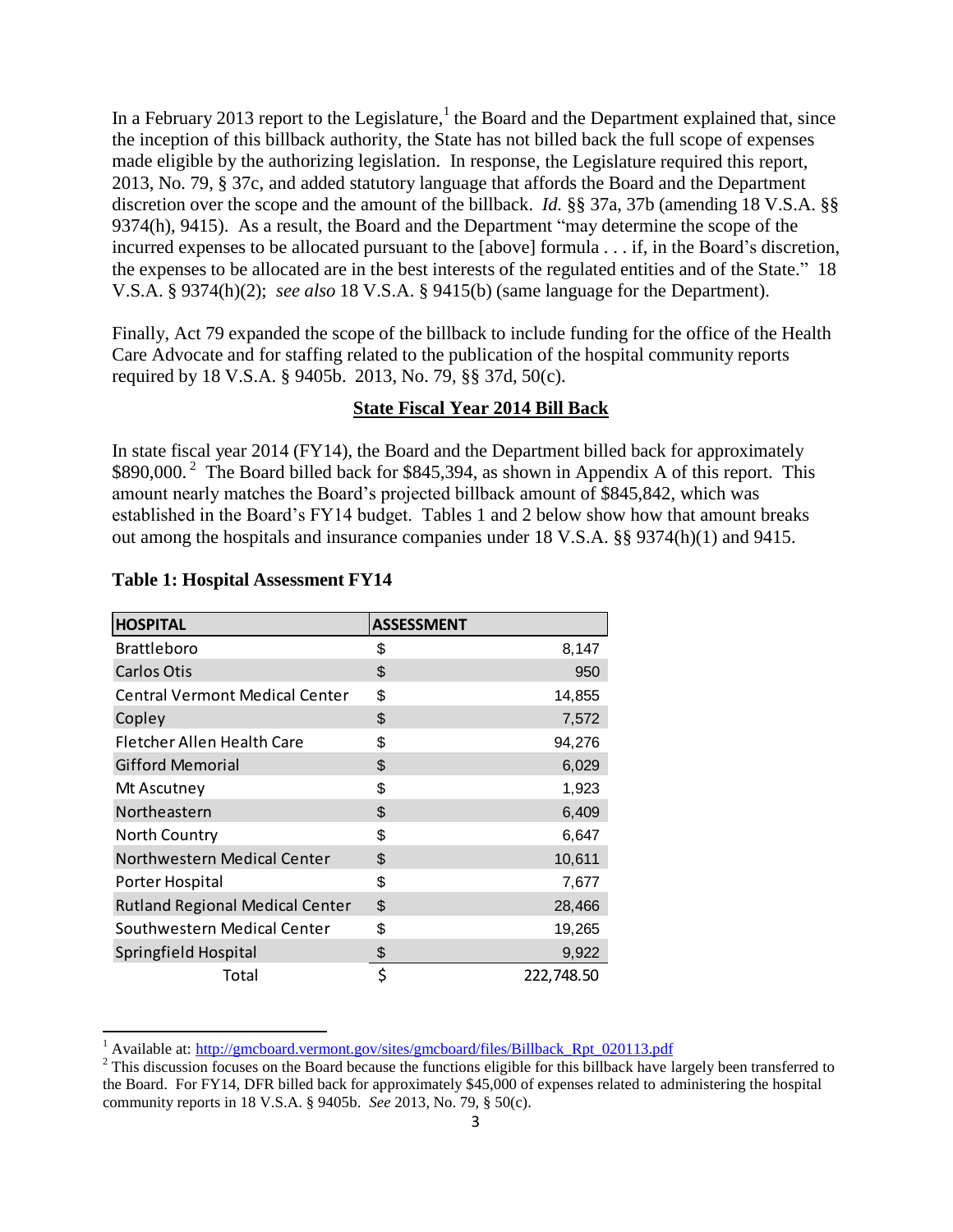| <b>CARRIER</b>                            | <b>ASSESSMENT</b> |         |
|-------------------------------------------|-------------------|---------|
| Blue Cross and Blue Shield of             |                   |         |
| Vermont                                   | \$                | 222,749 |
| The Vermont Health Plan, LLC              | \$                | 140,521 |
| MVP Health Insurance Company              | \$                | 82,228  |
| <b>Connecticut General Life Insurance</b> |                   |         |
| Company                                   | \$                | 115,203 |
| Aetna Life Insurance Company              | \$                | 16,844  |
| Cigna Health and Life Insurance           |                   |         |
| Company                                   | \$                | 4,631   |
| UnitedHealthcare Insurance                |                   |         |
| Company                                   | \$                | 16,054  |
| MVP Health Insurance Company of           |                   |         |
| New Hampshire, INC.                       | \$                | 10,693  |
| MVP Health Plan, INC.                     | \$                | 52,669  |
| <b>BCS Insurance Company</b>              | \$                | 477     |
| The United States Life Insurance          |                   |         |
| Company in the City of New York           | \$                | 321     |
| QCC Insurance Company                     | \$                | 3,095   |
| New York Life Insurance Company           | \$                | 713     |
| <b>State Farm Mutual Automobile</b>       |                   |         |
| <b>Insurance Company</b>                  | \$                | 1,311   |
| American Heritage Life Ins. Co.           | \$                | 228     |
| 4 Ever Life Insurance Company             | \$                | 121     |
| The MEGA Life and Health Insurance        |                   |         |
| Company                                   | \$                | 123     |
| Celtic Insurance Company                  | \$                | 77      |
|                                           |                   |         |
| Total                                     | \$                | 668,058 |

#### **Table 2: Insurance Carrier Assessment FY14**

By way of comparison, the State billed back for approximately \$395,000 in FY13, and the Board's approved FY15 budget includes a projected billback amount of \$1,392,045.

In order to help place the FY14 figures in context, Appendix A breaks out the Board's total expenses by category and shows, for each category, the maximum amount that the Board has determined could be billed back under the law. For example, of the \$2,534,512 the Board actually spent on personal services in FY14, the Board determined that, in theory, up to \$834,860 was eligible to be billed back under 18 V.S.A. § 9374(h). *See* Appendix A, middle column, lines 2-3. The next three blocks of information present analogous figures for operating expenses, grants, and contracts.

The final block, entitled "Billback," shows the maximum amount that could have been billed to regulated entities and the budgeted and actual amounts. As Appendix A shows, the Board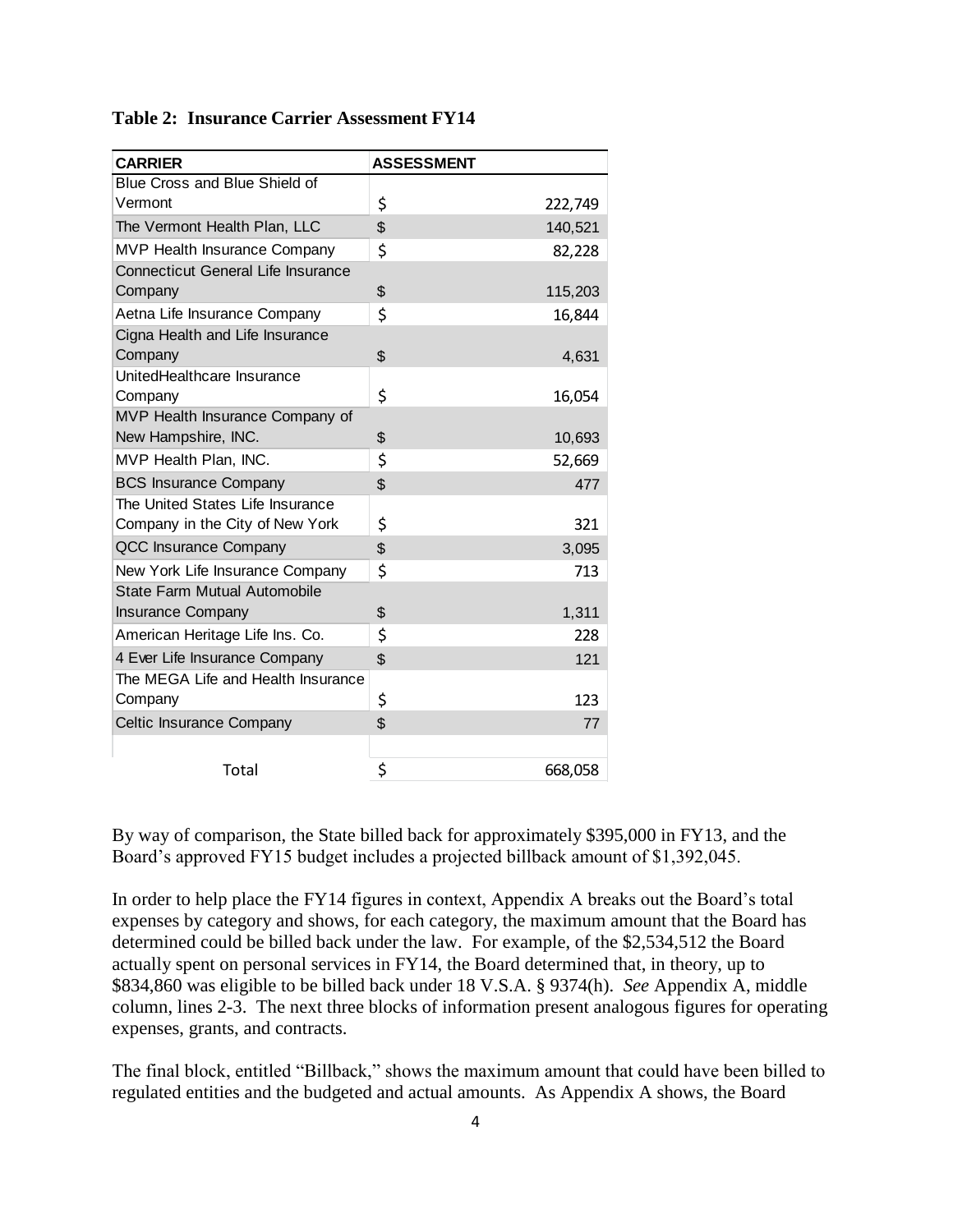actually billed back \$845,394, or approximately 43%, of the potential industry portion of \$1,956,919.

The Appendix also shows that, based on the Board's approved FY15 budget, the Board projects a budgeted industry portion of \$1,392,045 in FY15. This represents approximately 63% of the potential industry portion.

The increase in the industry billback portion actually billed from FY13(\$395,000) to FY14 (\$845,000), and the budgeted increase for FY15 (\$1,392,045), demonstrate the Board's commitment to better implement the statutory intent to use billback to defray certain categories of expenses while controlling the burden on regulated entities, which ultimately gets passed on to Vermonters. To this end, the Board recognizes the need to limit the impact of these government functions on Vermonters by maximizing funding from other sources, including federal grants. To the extent a function otherwise eligible for billback is being funded through federal or other grants, the Board uses its discretion under 18 V.S.A. § 9374(h)(2) to exclude those dollars from the billback actually charged to industry. This explains, in large part, the variance shown in the last line of Appendix A.